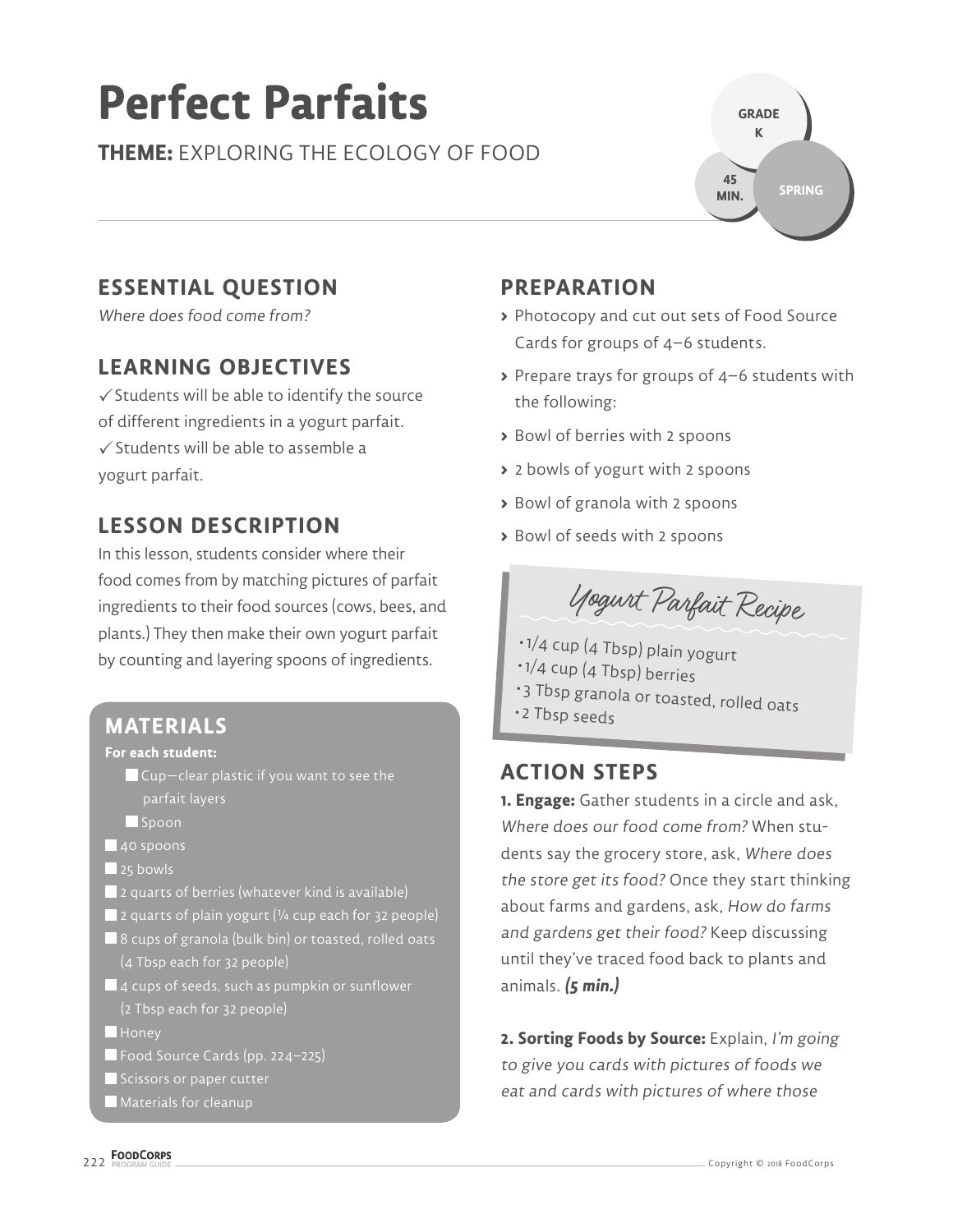foods come from. Your job will be to match them together. Pass out Food Source Cards to groups of students, and circulate through the room, checking on students' progress and asking encouraging questions. **(5 min.)**

**3. Sharing:** Go over each pair of pictures with students and discuss them. Ask, for example, How does yogurt come from a cow? Or, How does honey come from a bee? **(5 min.)**

**4. Model:** Explain that they're going to make a delicious snack with all the ingredients they just sorted. Show them each ingredient, asking students to identify them. Model making a parfait, explaining, For yogurt, you'll take four scoops. For berries, you'll take four scoops. For granola, you'll take three scoops. And then for seeds, you'll take two scoops. As you're demonstrating, clearly count out your scoops, and ask students to show you the numbers by counting on their hands. Explain to students that you'll give them these ingredients to share at their tables. Ask, What will sharing look like while we create our parfaits? Discuss how you're going to add one ingredient at a time, passing the spoon to the next person to add their amount. **(5 min.)**

#### **5. Wash hands break! (5 min.)**

**6. Making Yogurt Parfait:** Pass out trays of ingredients to groups. Pass out a cup to each student. Say, First we'll add the yogurt. Show on your fingers how many scoops we're going to take of yogurt. Then have students take turns. Do this for each ingredient. Finally, ask students to make a signal to show that they'd like honey. Walk around and add a drizzle of honey for those students. **(10 min.)**

**7. Tasting:** Have a couple helpers pass out spoons to each student, and have students wait until you tell them to try the parfaits. As you're eating, ask students to describe what they're tasting. **(5 min.)**

#### **REFLECTION**

Have students discuss the following questions in small groups, then share with the class: **(5 min.)**

- What ingredients are in our parfaits? Where did these ingredients come from?
- What else would you like to eat in a yogurt parfait?
- How did you share with your classmates?

## **ADAPTATIONS**

**Extension:** Have students create picture recipes by drawing the layers in their parfait and putting numbers beside each layer to represent the number of tablespoons they added of each ingredient.

# **ACADEMIC CONNECTIONS**

Next Generation Science Standards, Life Science Disciplinary Core Idea

#### **NGSS K.LS1.C**

Organization for Matter and Energy Flow in Organisms – All animals need food in order to live and grow. They obtain their food from plants or from other animals. Plants need water and light to live and grow.

#### Math Common Core State Standards **CCSS.MATH.CONTENT.K.CC.B.5**

Count to answer "how many?" questions about as many as 20 things arranged in a line, a rectangular array, or a circle, or as many as 10 things in a scattered configuration; given a number from 1-20, count out that many objects.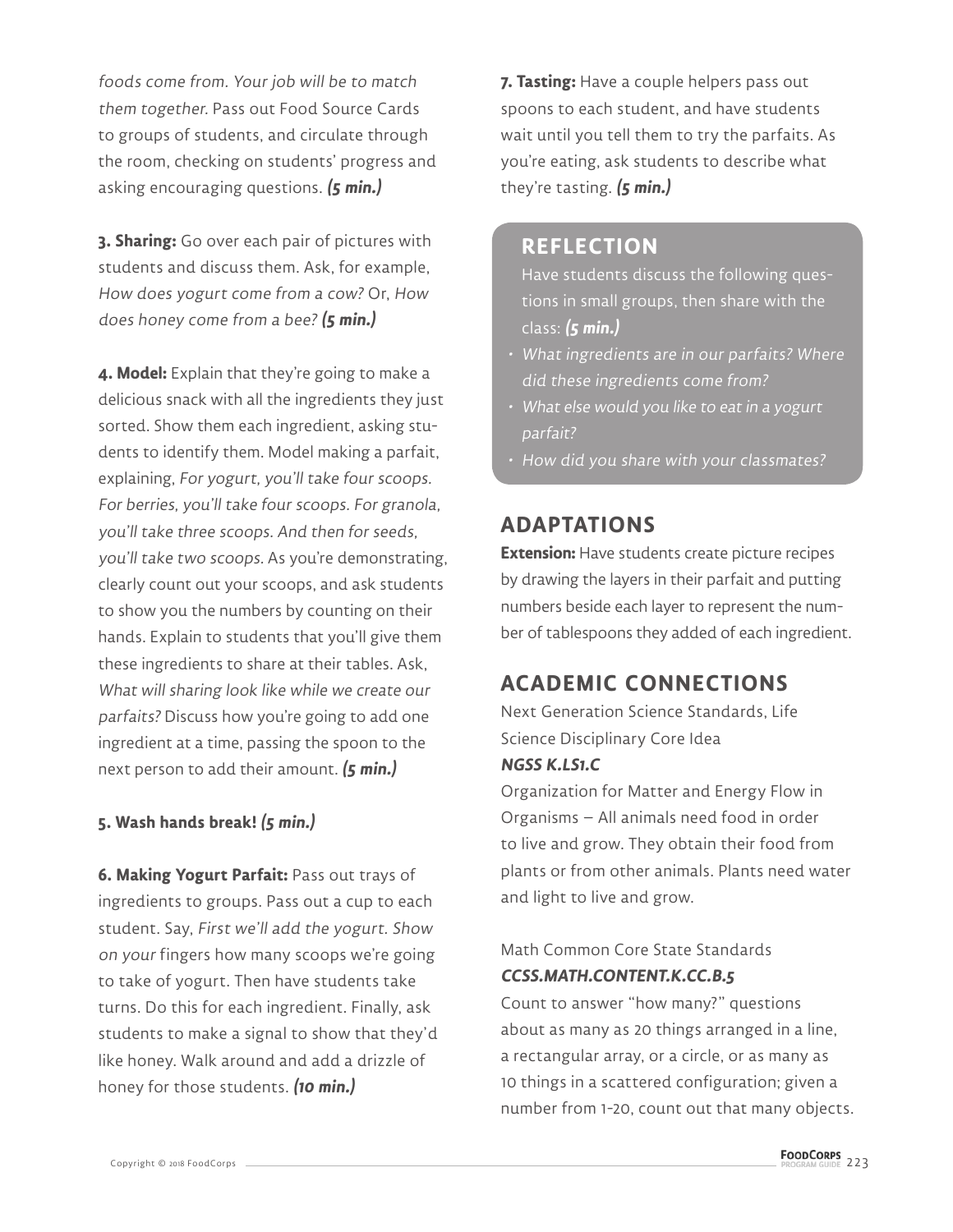# **Food Source Cards**